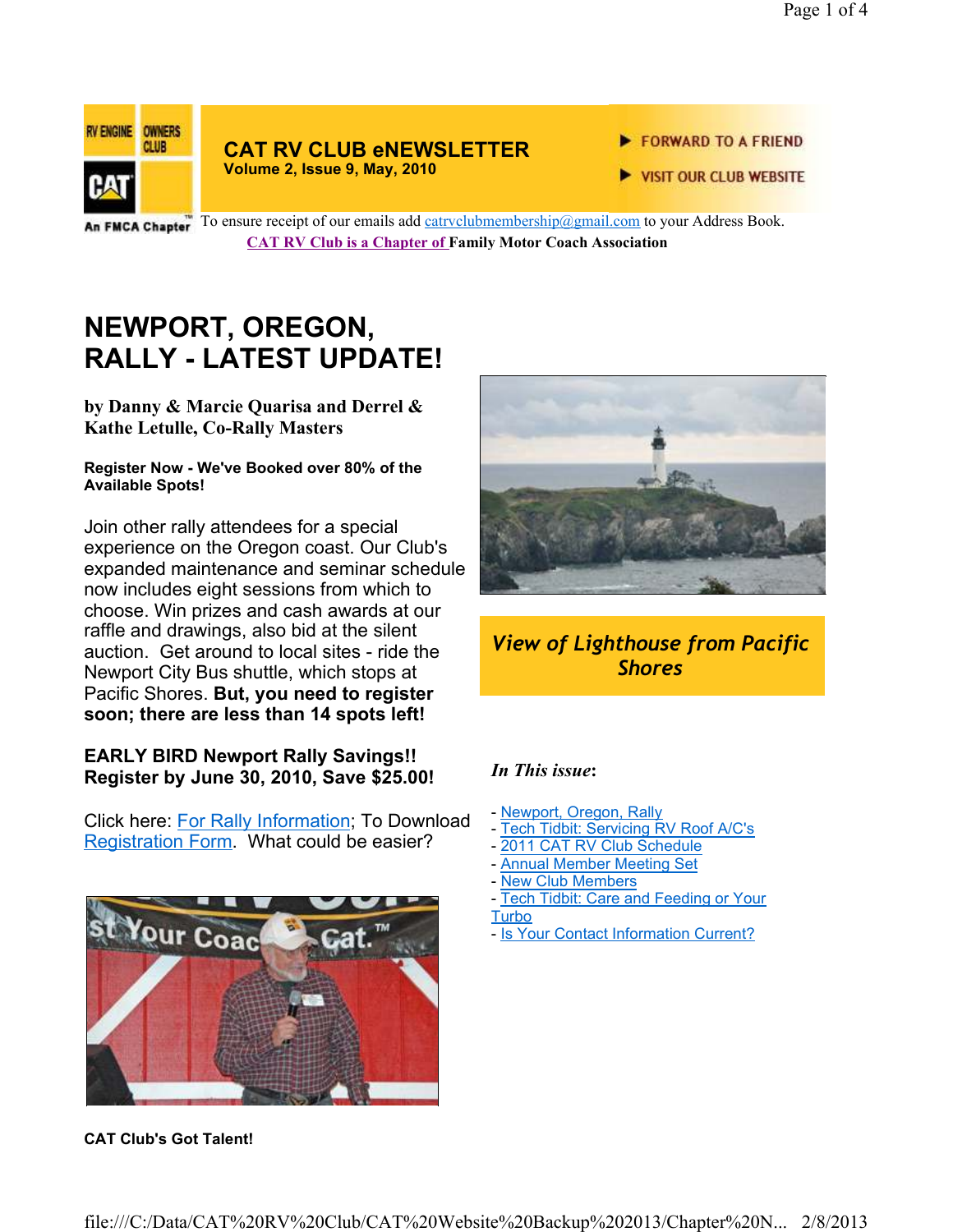Come and participate or just be an observer, in our **Talent Show** at our "Light Up Your Life" Rally in Newport, Oregon. Whether you sing, dance, tell jokes, play an instrument, or something else, you are encouraged to join us. It will be lots of fun whether a participant or an observer. Let's find out if the CAT Club's Got Talent!

Go to index

## **TECH TIDBITS - SERVICING RV ROOF A/C's By Brett Wolfe, President Emeritus and Yahoo Discussion Group Moderator**



Air return filter(s) need to be cleaned and replaced frequently. Find out how to do it with this tech tip.

**READ MORE** 

# **CAT CLUB RALLY SCHEDULE FOR 2011**

## **by Marcie Quarisa, VP Rally Coordinator**



I'm pleased to announce the 2011 Club Rally Schedule. I just made arrangements for the Club to rally at the Amana Colonies in July, 2011. The Amana Colonies have been a landmark on the Iowa prairie for 150 years. The name Amana means to "remain faithful." What you'll see in the Amana Colonies is historic buildings dating from the 1850's, made of local materials ... wood, sandstone, locally fired brick and limestone. You will discover an amalgamation of architectural styles, coupling traditional German craftsmanship and the straight lines and details of Colonial America. No time now to mention the handcrafts, art, furniture, and clocks. Did we mention the food,

wine making and brewing?

We are excited about both 2011 locations! Mark your calendars now with next year's Rally Schedule.

| <b>Date</b>             | <b>Rally Site</b>                            | <b>Rally Masters</b>                                   | <b>FMCA Rally</b><br><b>Location</b> |
|-------------------------|----------------------------------------------|--------------------------------------------------------|--------------------------------------|
| Feb 24 - Mar 4,<br>2011 | Flamingo Lake<br>Resort,<br>Jacksonville, FL | Brent & Julie<br>Lauderdale                            | Perry, GA<br>Mar 14-18, 2011         |
| July 25-29, 2011        | Amana Colonies,<br>Amana, IA                 | Ken Edwards &<br>Suzie Adcock,<br>John & Joyce<br>Kamp | Madison, WI<br>Aug 10-14, 2011       |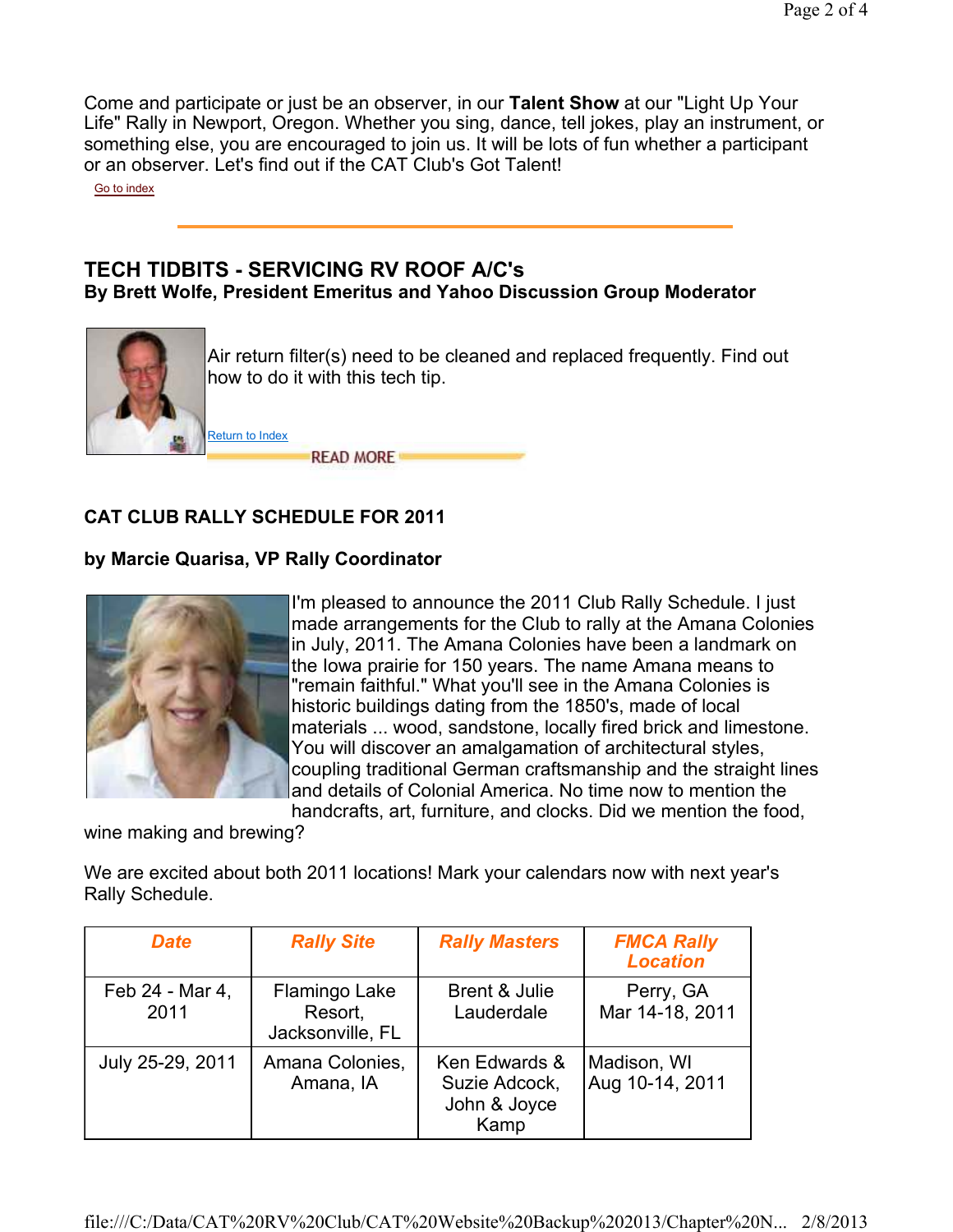**Go to Index**

# **AUGUST CAT RV CLUB MEETING SET By Danny Quarisa**

I'm happy to announce that the next CAT RV Club Business Meeting will be held at FMCA, Redmond, Oregon, on Thursday, August 12, 2010, 5:30 - 6:30 PM in Seminar 6. All CAT Club members are welcome and encouraged to come.



**Return to Index**

### **NEW CAT RV CLUB MEMBERS**

Please join us in extending a warm Welcome to the following 14 new Club members!

| <b>New Members</b>             | City              | State /<br><b>Province</b> |
|--------------------------------|-------------------|----------------------------|
| Joseph & Kathryn DeSilva       | <b>Stratford</b>  | NJ                         |
| Mike & Barb Ellerbrock         | Kingwood          | <b>TX</b>                  |
| Ken & Kathie Garris            | Ralston           | <b>NE</b>                  |
| George & Donna Gaston          | Damascus          | <b>OR</b>                  |
| Robert D. & Louise Hall        | Melbourne         | FL                         |
| Gerald & Conda Hudson          | Kings Mountain    | <b>NC</b>                  |
| Larry & Patty Johnson          | Salem             | 0R                         |
| Ed & Hazel Mazurowski          | Livingston        | <b>TX</b>                  |
| George Mello                   | Livingston        | <b>TX</b>                  |
| Donald & Jill Plaza            | <b>Newbury</b>    | <b>NH</b>                  |
| Larry Poole & Susan<br>Hosford | Frederick         | MD                         |
| Jay & Francie Taylor           | <b>Rapid City</b> | TX                         |
| Michael & Cheryl Wilhite       | Georgetown        | TX                         |
| Dale & Betty Willett           | Hale              | MI                         |